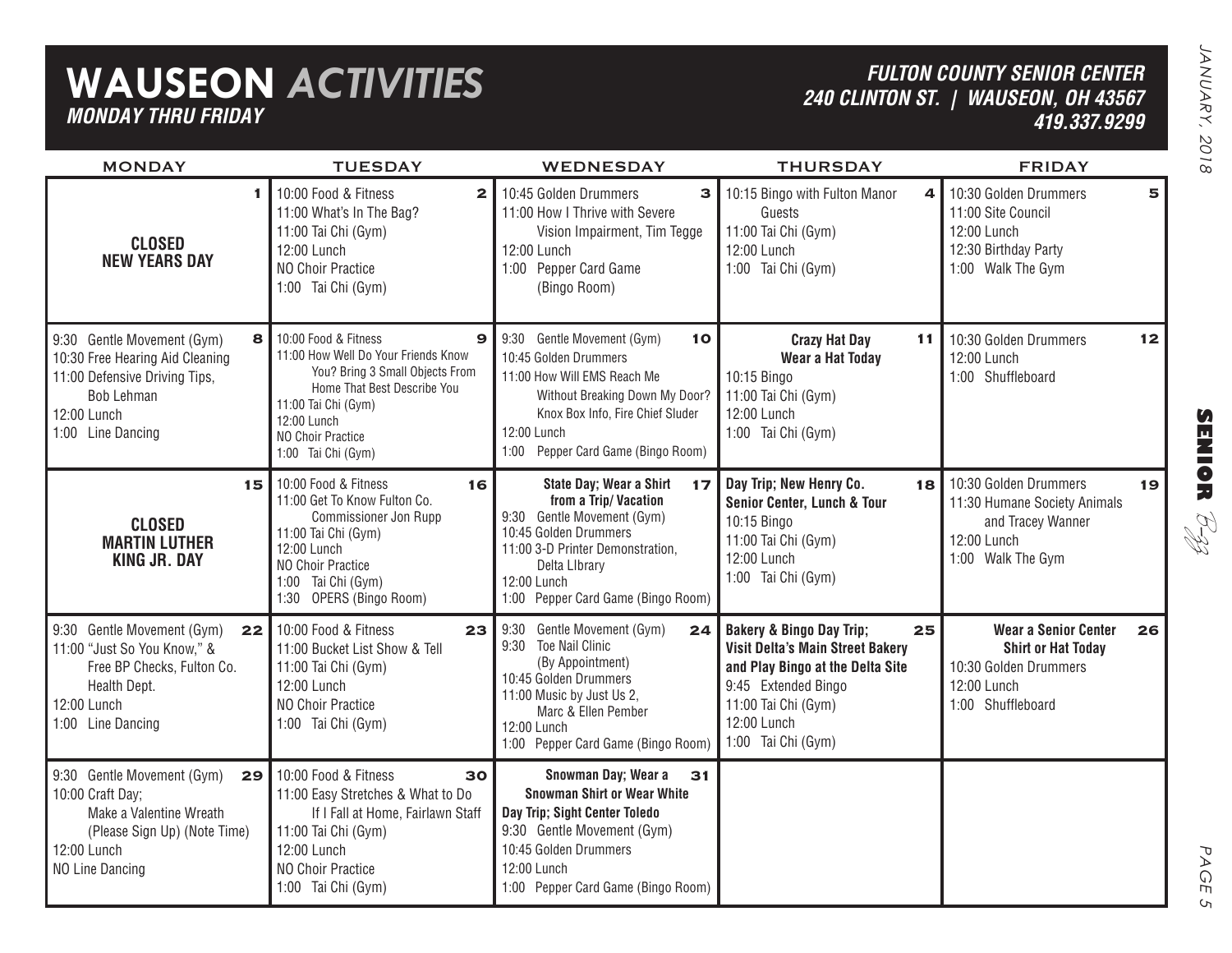*ARCHBOLD - SCOUT CABIN MON., WED., & FRI.*

# **ARCHBOLD / FAYETTE** *ACTIVITIES*

*FAYETTE - FAMILY LIFE CENTER TUES., & THURS.*

| <b>MONDAY</b>                                                                                                                    | <b>TUESDAY</b>                                                                                                                                           | <b>WEDNESDAY</b>                                                                                                                                               | <b>THURSDAY</b>                                                                                                                                                          | <b>FRIDAY</b>                                                                                |
|----------------------------------------------------------------------------------------------------------------------------------|----------------------------------------------------------------------------------------------------------------------------------------------------------|----------------------------------------------------------------------------------------------------------------------------------------------------------------|--------------------------------------------------------------------------------------------------------------------------------------------------------------------------|----------------------------------------------------------------------------------------------|
| <b>CLOSED</b><br><b>NEW YEARS DAY</b>                                                                                            | 11:00 Game Day<br>2 <sup>1</sup><br>12:00 Lunch<br>1:00 Word Games                                                                                       | 11:00 "Just So You Know,"<br>$\mathbf{3}$<br>Fulton Co. Health Dept.<br>& Free BP Checks<br>12:00 Lunch<br>1:00 Cards                                          | 10:00 Site Council<br>4 <sup>1</sup><br>10:30 Bingo<br>12:00 Lunch & Birthday Treat<br>1:00 Games                                                                        | 10:00 Site Council<br>5<br>10:30 Bingo<br>12:00 Lunch & Birthday Treat<br>1:00 Cards & Games |
| 11:00 Get To Know Fulton Co.<br><b>Commissioner Jon Rupp</b><br>12:00 Lunch<br>1:00 Word Games                                   | 8 11:00 Left, Center, Right<br>12:00 Lunch<br>1:00 Cards                                                                                                 | $9$ 11:00 Zingo<br>12:00 Lunch<br>1:00 Games                                                                                                                   | 10 10:30 Bingo<br>11<br>12:00 Lunch<br>1:00 Cards & Games                                                                                                                | 10:30 Bingo with Guest Caller<br>12<br>from Fairlawn<br>12:00 Lunch<br>1:00 Puzzles          |
| 15<br><b>CLOSED</b><br><b>MARTIN LUTHER</b><br><b>KING JR. DAY</b>                                                               | 11:00 "Just So You Know,"<br>Fulton Co. Health Dept.<br>& Free BP Checks<br>12:00 Lunch<br>1:00 Games                                                    | 16   11:00 How Will EMS Reach Me 17<br>With-out Breaking Down My<br>Door? Knox Box Info, Local<br>Fire Dept. staff person<br>12:00 Lunch<br>1:00 Cards & Games | Day Trip; New Henry Co.<br>Senior Center, Lunch & Tour<br>10:30 Bingo<br>12:00 Lunch<br>1:00 Puzzles                                                                     | 18 10:30 Bingo<br>19<br>12:00 Lunch<br>1:00 Cards                                            |
| 11:00 Easy Exercises,<br>22<br>Stretching; What to Do<br>if You Fall at Home,<br>Lisa from Fairlawn<br>12:00 Lunch<br>1:00 Games | 11:00 How Will EMS Reach Me 23<br>Without Breaking Down My<br>Door? Knox Box Info, Local<br>Fire Dept. staff person<br>12:00 Lunch<br>1:00 Cards & Games | 11:00 "Crafters Corner" with<br>24<br>Lindsay of Whitehouse<br><b>Country Manor</b><br>12:00 Lunch<br>1:00 Puzzles                                             | Bakery & Bingo Day Trip; 25<br>9:45<br><b>Visit Delta's Main Street</b><br><b>Bakery and Play Bingo at</b><br>the Delta site<br>10:30 Bingo<br>12:00 Lunch<br>1:00 Cards | 10:30 Bingo<br>26<br>12:00 Lunch<br>1:00 Word Games                                          |
| 11:00 Defensive Driving Tips,<br>29<br>Bob Lehman<br>12:00 Lunch<br>1:00 Cards & Games                                           | 11:00 Get To Know Fulton Co. 30<br>Commissioner Jon Rupp<br>12:00 Lunch<br>1:00 Puzzles                                                                  | Day Trip; Site Center of Toledo 31<br>11:00 Left Center Right<br>12:00 Lunch<br>1:00 Cards                                                                     |                                                                                                                                                                          |                                                                                              |

PAGE PAGE 7  $\overline{\phantom{0}}$